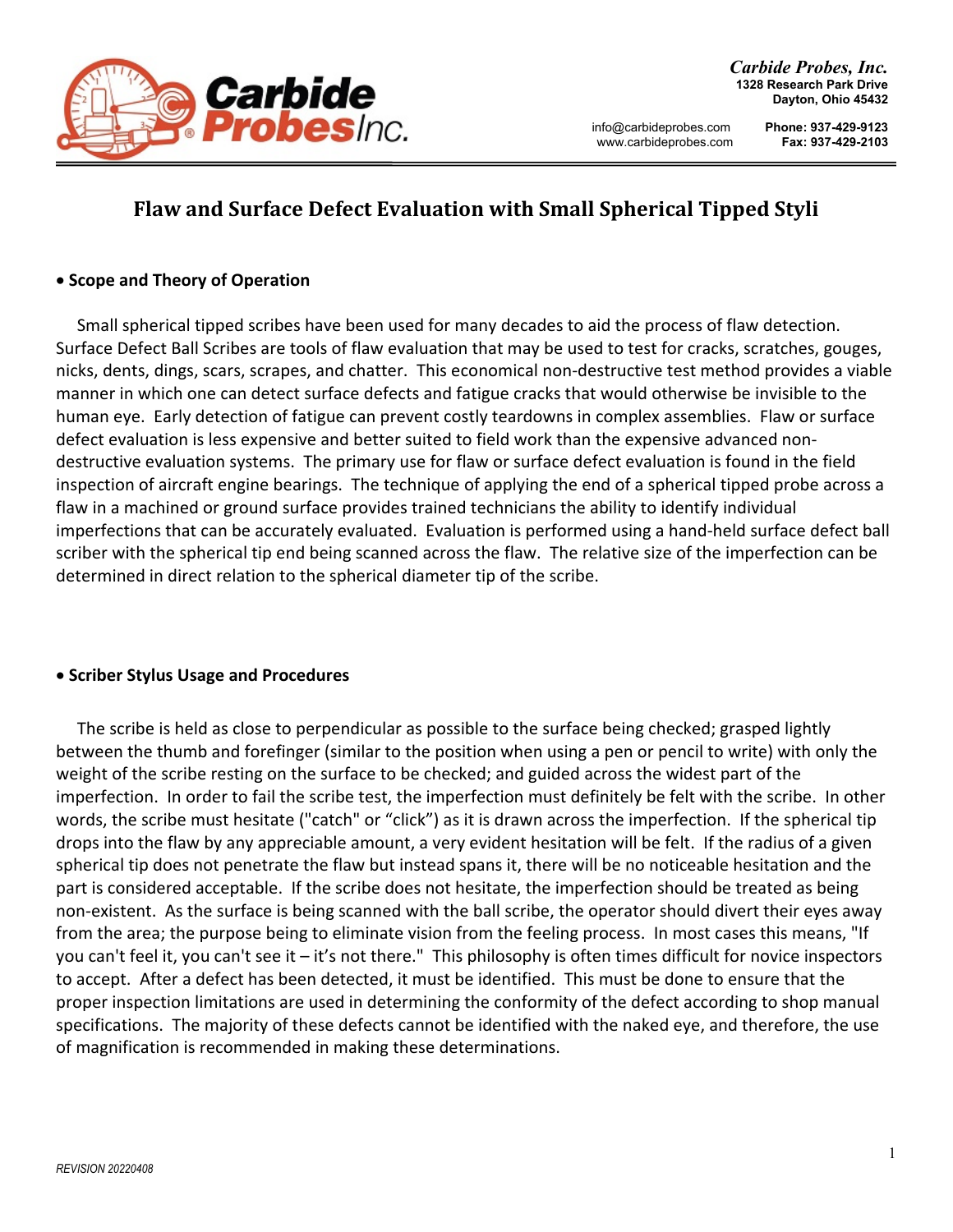

#### **Usage Illustration**

 Field evaluation of flaws, defects, scratches, or cracks is most often carried out by passing the spherical tip of a known diameter ball in a parallel fashion over the part surface. With the ball‐probe held perpendicular to the test surface, the stroke of the spherical probe is made at right angles to the anomaly of interest. The scribers are typically held in the writing position which allows the operator to easily feel the hesitation, catch, or click due to the fingertips being very sensitive to the movement of the scribe when discovering a flaw as the tip of the stylus traces over the area of interest.



*If the spherical tip drops into a flaw, the scriber will move up and down, and a distinct hesitation, catch, or click will be felt*



*If the spherical tip spans the flaw, the scriber will not have up or down movement, no hesitation, catch, or click will be felt*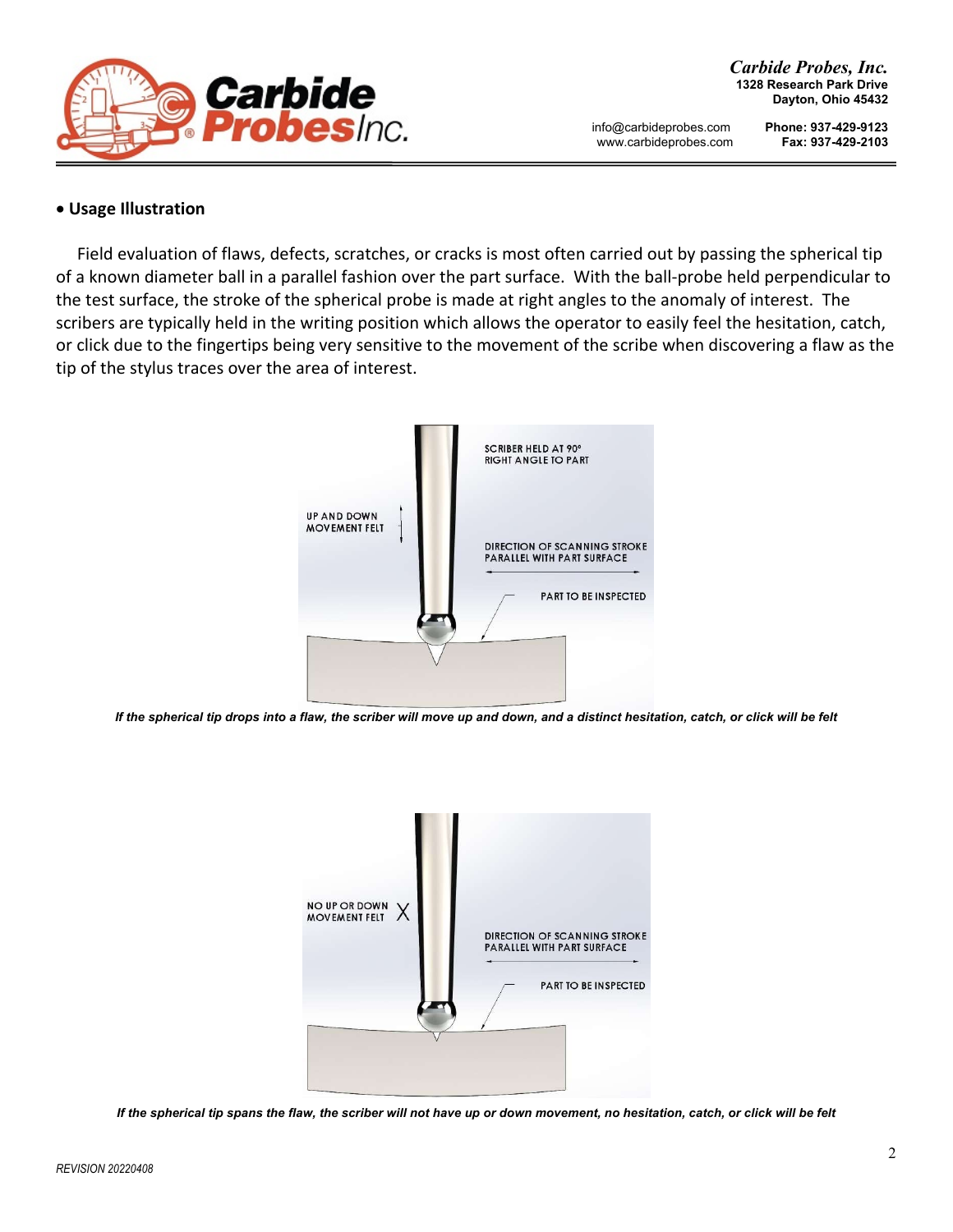

## **Scriber Stylus Material and Specifications**

The spherical radius of the scriber tip must be highly polished, smooth, and free of flats, nicks, or raised material, so as not to interfere with the measurement of the surface being evaluated. The material of the scribe tip should be as hard or harder than the material being inspected. Carbide Probes, Inc. manufactures scriber styli with Tungsten Carbide balls. Tungsten Carbide has a Rockwell Hardness of 90‐92 on the Rockwell "A" Scale which is nearly thirty times harder than typical hardened tool steel. The tungsten carbide ball is silver brazed to a stainless-steel stem to prevent separation due to shear loading. The stainless-steel stem with the silver brazed carbide ball tip is epoxied into an aluminum handle with a knurled surface to provide positive grip, especially in environments with high humidity. The combination of the materials used makes the entire stylus virtually corrosion free. The useful wear life of the scriber is greatly enhanced due to this design. However, the exact life of the stylus will vary according to usage and also the abrasive characteristics of the material being inspected.

Tungsten Carbide is an extremely hard and durable material. It has high resistance to deformation and deflection; and for such a hard material with very high rigidity the impact resistance is high because it is in the range of hardened tool steels of lower hardness and compressive strength. Tungsten carbide has exceptional resistance to galling and material adhesion at the surface due to a highly polished finish on the ball, having a Surface Finish of 0.025µm Ra or better. Tungsten carbide can provide wear life up to one‐hundred times longer than the best hardened tool steel in conditions which include abrasion, erosion, and galling. Synthetic Ruby or Sapphire is also a very hard material, which slightly exceeds Tungsten Carbide for wear life and surface finish. However, we do not recommend Ruby or Sapphire balls for surface defect scribers due to the fragile nature of the material. The Ruby or Sapphire ball material has low impact strength, and tends to easily fracture, crack, or chip under use, mainly due to the fact that Surface Defect Ball Scribers are hand‐held operated tools. Also, the ball must have an epoxy joint to attach it to the steel stem (whereas the Tungsten Carbide ball is silver brazed), and in time, under normal usage, the Ruby or Sapphire ball will separate from the steel stem. Therefore, for the reasons outlined above, Tungsten Carbide is considered one of the best materials for use in surface defect evaluation applications using ball tipped scriber styli. For further detailed information about the material properties of Tungsten Carbide or Synthetic Ruby/Sapphire we offer documentation available for download on our website.



*Ball Scriber constructed of Tungsten Carbide Ball Tip Silver Brazed to Stainless Steel Stem secured in Knurled Aluminum Handle* 

Surface Defect Scriber Styli are available from Carbide Probes Inc. https://www.carbideprobes.com/product-category/surface-test/surface-defect-ball-scriber/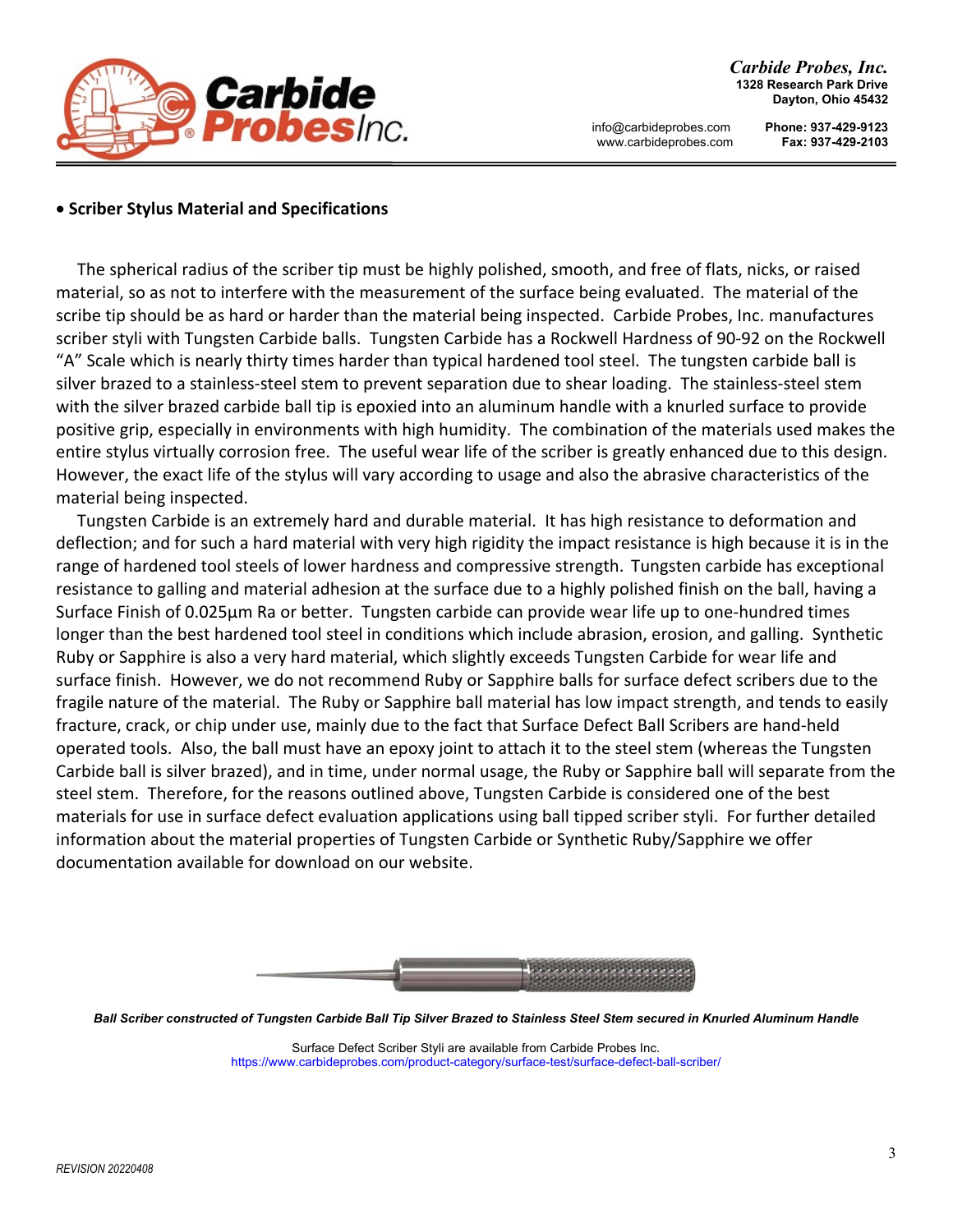

#### **Scriber Stylus Inspection and Calibration**

 Small flats on the carbide ball will eventually develop after usage, and therefore, each scriber stylus should be inspected prior to every inspection session. The ball tip on the scriber stylus should be inspected for flats, nicks, or raised material on the ball. The inspection should be conducted under 10X minimum magnification. If the ball tip exhibits any defects in the surface under magnification, the scriber stylus should be discarded immediately. Scriber styli should be classified as perishable tooling in this respect. It is not recommended to submit used scriber styli exhibiting any surface defects in the carbide ball under magnification for recalibration through a NIST laboratory or other inspection/calibration facility. New scriber styli can be purchased from Carbide Probes, Inc.; and as an option, NIST Traceable Certification of Calibration for the Tungsten Carbide Ball can be included for an additional cost if this certification is required.

#### **How Long are Certificate of Calibration Reports Valid?**

This is a frequently asked question from end users receiving a NIST Traceable Certificate of Calibration for our Surface Defect Ball Scribers which may have an older Calibration Date printed on the Certificate. Many end users assume that a Certificate has become expired or is no longer valid after a certain time period from the printed calibration date. However, ISO/IEC 17025 is quite clear about such matters. There is no established criteria outlined in the specifications which imply, or express, an issued Certificate has an "Expiration" date; nor is there any criteria which specifies a requirement for the Next Calibration Due Date. Therefore, per ISO/IEC 17025 there is no standard for any Certificate of Calibration to become invalid or expired simply due to lapse in time. This is especially true if the calibrated item is new and has never been used. Carbide Probes Inc., inventories all Certified Ball Scribers in sealed containers from the Calibration Lab in a temperature/humidity‐controlled environment. Also, the container is sealed and labeled with a NIST Certificate Serial number which matches the Serial number engraved on the enclosed Ball Scriber.

Although ISO/IEC 17025 does not specify criteria for expiration dates on issued certificates, it is the end user of the equipment being calibrated who must determine the calibration frequency, or recalibration date requirement for every item used at their facility. No one else knows the conditions of use or anticipated future usage of the tool. Therefore, calibration frequency, or a recalibration due date must be determined by the end user, which should also be contained in the guidelines as specified in the quality system implemented by the institution using the tool. Again, Certificates of Calibration never expire according to ISO/IEC 17025, but the recalibration, or Next Calibration Due Date is always determined or established by the end user; and this determination should be made based on the extent of usage after the date the tool was first used.

> Surface Defect Scriber Styli **WITH NIST CERTIFICATION** are available from Carbide Probes Inc. https://www.carbideprobes.com/product-category/surface-test/surface-defect-ball-scriber-cert/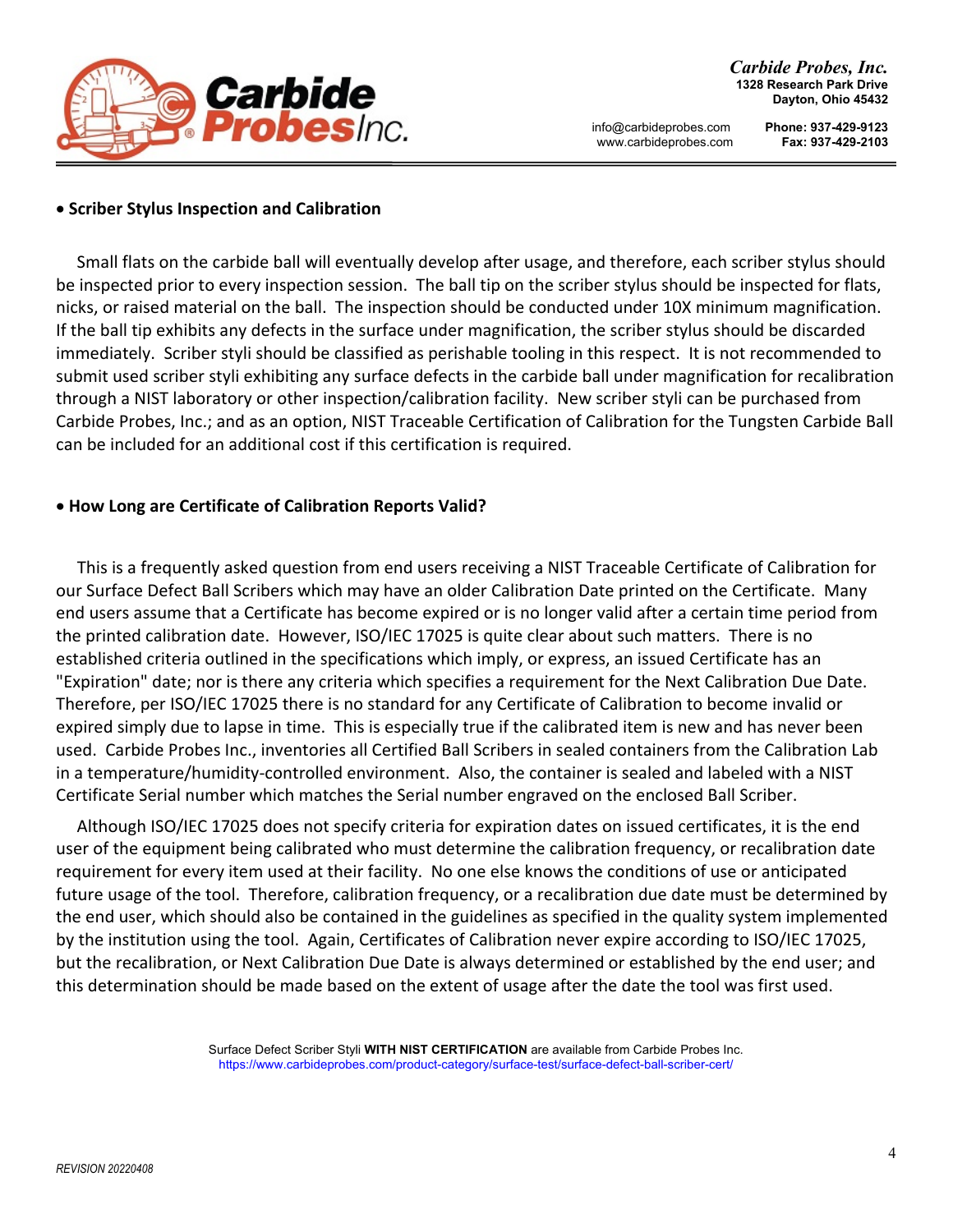

# **Scriber Stylus Selection Specifications**

 Surface defect scribers are available with Tungsten Carbide balls in diameters starting from five thousandths of an inch diameter (Ø.005" or Ø.0127mm), up to Ø.2400" [Ø6.096mm] in diameter, which is typically the largest size used in flaw evaluation. The carbide ball diameters mounted on the scriber styli have a maximum diameter tolerance of ±0.0005" [±0.0127mm]. Selection of scriber styli should follow the "Ten Percent (10%) Rule;" that is, the largest size ball diameter by which a crack (including any other flaw or defect) can be detected is Ten (10) times the crack width. For example, if a 0.001" [0.0254mm] width, or larger, crack needs to be detected, then the largest ball diameter on the scriber stylus would be Ø.010" [Ø.254mm] in diameter. A 0.002" [0.051mm] wide crack would employ a scriber stylus with a maximum ball diameter of  $\phi$ .020" [ $\phi$ .51mm] and a 0.004" [0.102mm] wide crack would require a  $\phi$ .040" [ $\phi$ 1.02mm] ball diameter, etc. This rule allows the correct portion of the chord segment on the spherical radius of the ball to drop into the crack, creating enough movement to be sufficiently detected by the operator. The usage of a scriber stylus with a ball diameter exceeding the "Ten Percent Rule" will allow the chord segment of the ball to span the crack, preventing the operator from sufficiently detecting the flaw.

# **Surface Defect Test Specimen "Crack Test" Block**

The Surface Defect Test Specimen Block is a NIST Traceable artifact used to validate the effectiveness of the ball scribe test method. The block is used to train personnel in surface defect detection, and it allows the operator to become proficient on what a specific gap size feels like with a given ball diameter on a scriber stylus. The top surfaces of the block are perfectly machined and lapped on the same plane. The block is free of burrs along the edges of each gap, exhibiting sharp edges along the top sides of the gaps. The multi‐ grooved test block contains parallel, straight‐sided gaps with minimum depths of 0.030" which allow ample clearance for the ball tip and also future refurbishment and re‐calibration of the top surface of the block in the case of excessive wear. The combination of these features is to replicate the condition of a true crack. The body of the block is made of tool steel, which is through hardened to minimum 58 HRC. The block is mounted to a heavy steel base for stability. The Surface Defect Test Specimen block contains Four (4) individual gaps of precise widths separated by precision shims that protrude from the backside. The precision spacer determines the exact width of each gap and is used to simulate the exact width of a defect, flaw, or crack. Two typical standard test blocks are available that contain four gaps per specimen. One block containing gap widths of 0.0005" [0.0127mm], 0.001" [0.0254mm], 0.002" [0.0508mm], and 0.003" [0.0762mm]; the other containing gap widths of 0.004" [0.1016mm], 0.006" [0.1524mm], 0.008" [0.2032mm] and 0.012" [0.3048mm]. Carbide Probes Inc. Part Numbers for these standard blocks are SDTS‐B1 and SDTS‐B2, respectively. However, the test block specimen can be provided with custom gap widths as specified by the end user, along with any special engraving requirements. The block utilizes a cover or protector on the backside, covering the exposed spacers from damage, which is removeable for calibration purposes. The